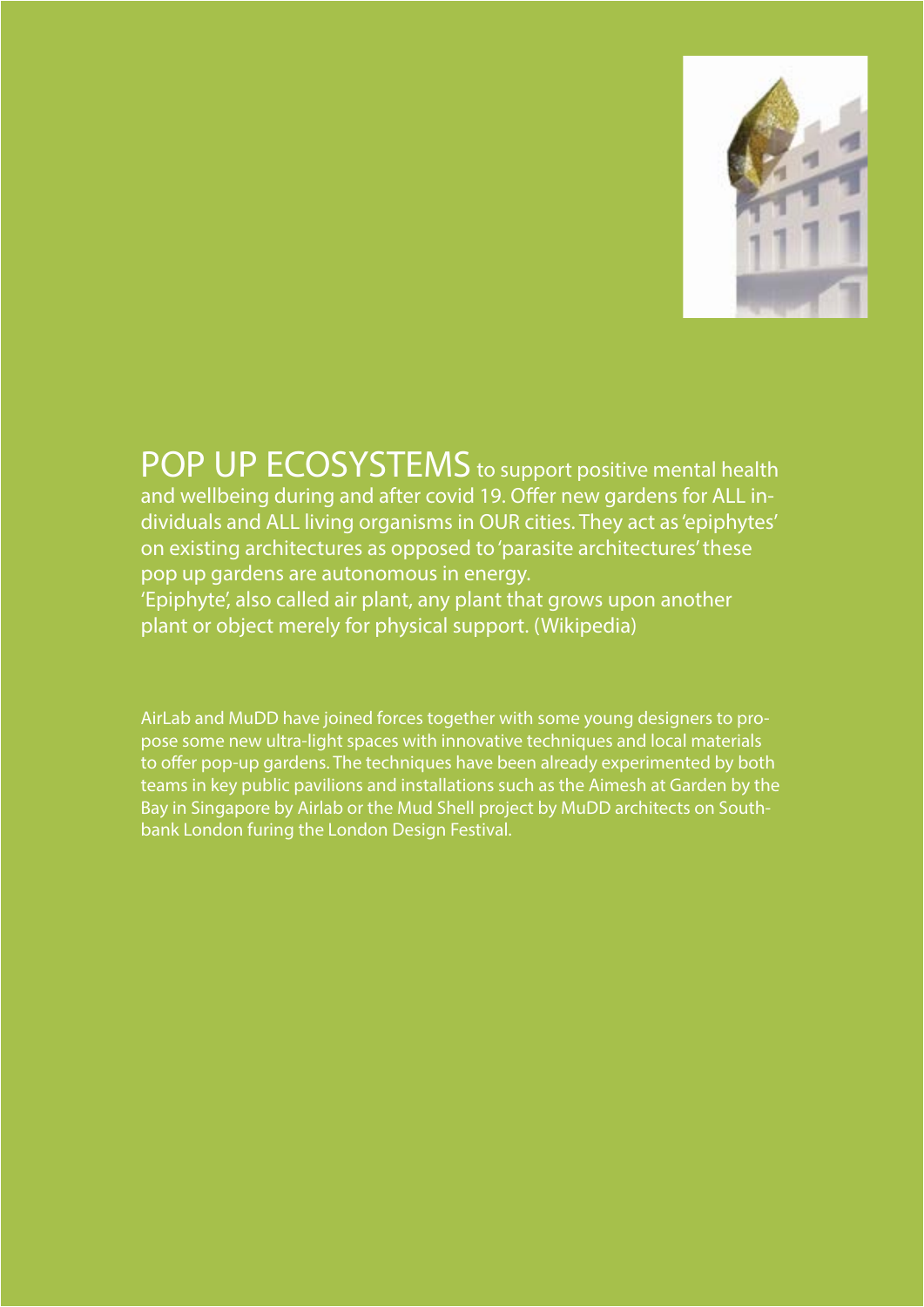

While Airmesh offers bespoke 3d printed joints optimized for the resulting geometry of the spaces and paired with locally sourced poles such as bamboos, MuDD has put in place with expert manufacturers some 3d knitted fabric that come out of the machines ready to cover the whole space without further laborious manufacturing.

In these Pop up ecosystems, the team will also use small drones to spray different seeds onto the 3d knitted fabric to create but as well manicure over time the pop up ecosystems. Manicuring this suspended city gardens by automated drones equipped with onboard AI allows a fine work with our partner gardener 'Un jardin sur le toit' to feed the species exactly what they need. The drone detects the specie, detects its health state and sprays what it needs.

We are designing a process where dwellers are highly involved in cultivating their own garden whether it's an individual garden clamped on their windows or weather it's a larger collective gardens on the roof top where all the residents can participate. We also aim at working with colours and how they can be married with the plants hues to create joy for the inhabitants. Thev 3d knitted technologies can knit an architectural fabric with more than 10 different colours threads at a time which gives a huge freedom for designers.

Top: AirLab AirMesh Garden by The bay Bottom: Mud shell by MuDD Architects London Southbank and domaine du Boisbuchet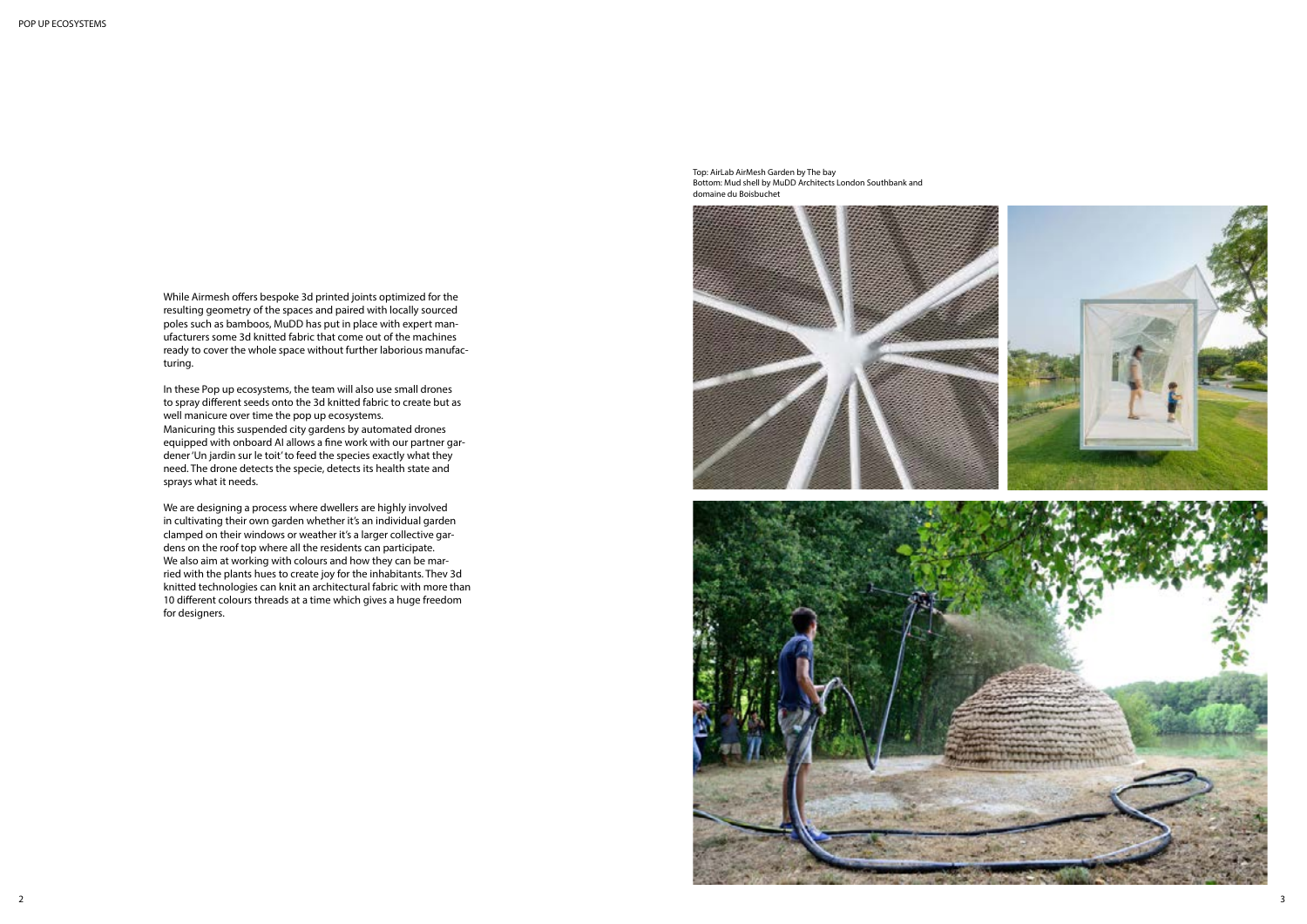4

ROOFS



INFILL



BALCONIES







## Furthermore

These quick gardens can be fixed onto windows to offer small gardens to any kind of flats from the richest to the poorer equally. The quick gardens can as well be built in between buildings or on roof tops.

Our aim by injecting all the technologies we have developed over the years into that one project is to tackle in great part mental health issues linked with covid 19 in dense cities where all sorts of populations where deprived from enough nature. Its been scientifically proven that the contact with the vegetation makes people happier and in addition the structures we are offer ing is made of inclined vertical gardens which people can touch. Vertical gardens experts like Jean Bernard Wasselin highlights that people usually don't sit on the floor to touch the plants which they can do with vertical gardens which can help tackling mental health issues and even more in difficult times like pandemics. We hope this competition could shed light on these new technologies developed in academic environments to be used by a large public and for the first permanent built to be eased by the politics and decision makers involved in this competition.

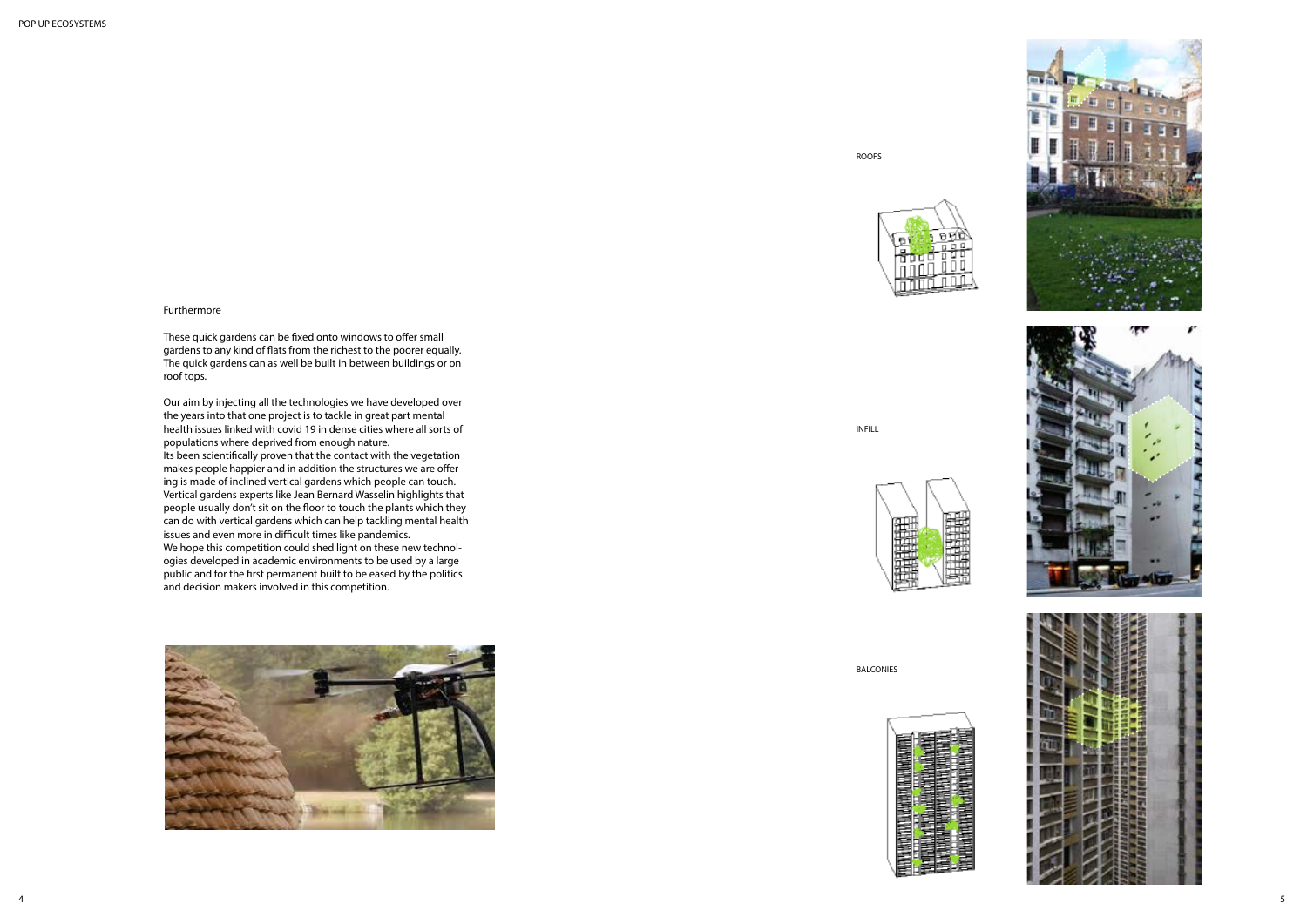

London

Density: GDP per capita: COVID Cases: Lockdown time:

Urgent matter: housing

Seoul

Density: GDP per capita: COVID Cases: Lockdown time:

Urgent matter: housing



Buenos Aires

Density:

GDP per capita: COVID Cases: Lockdown time:

Urgent matter: housing



Density: GDP per capita: COVID Cases: Lockdown time:

Urgent matter: housing

Jakarta

Density: GDP per capita: COVID Cases: Lockdown time:

Urgent matter: housing



Density: GDP per capita: COVID Cases: Lockdown time:

Urgent matter: housing

Replicability

The systems used by both MuDD and AirLab are light and can be produced by online files exchange.

The 3d nodes calculated to structural performances by Airlab can be 3d printed in local fablabs, the 3d knit fabric's specific programming put in place by MuDD can be sent online to local 3d knit manufacturers.

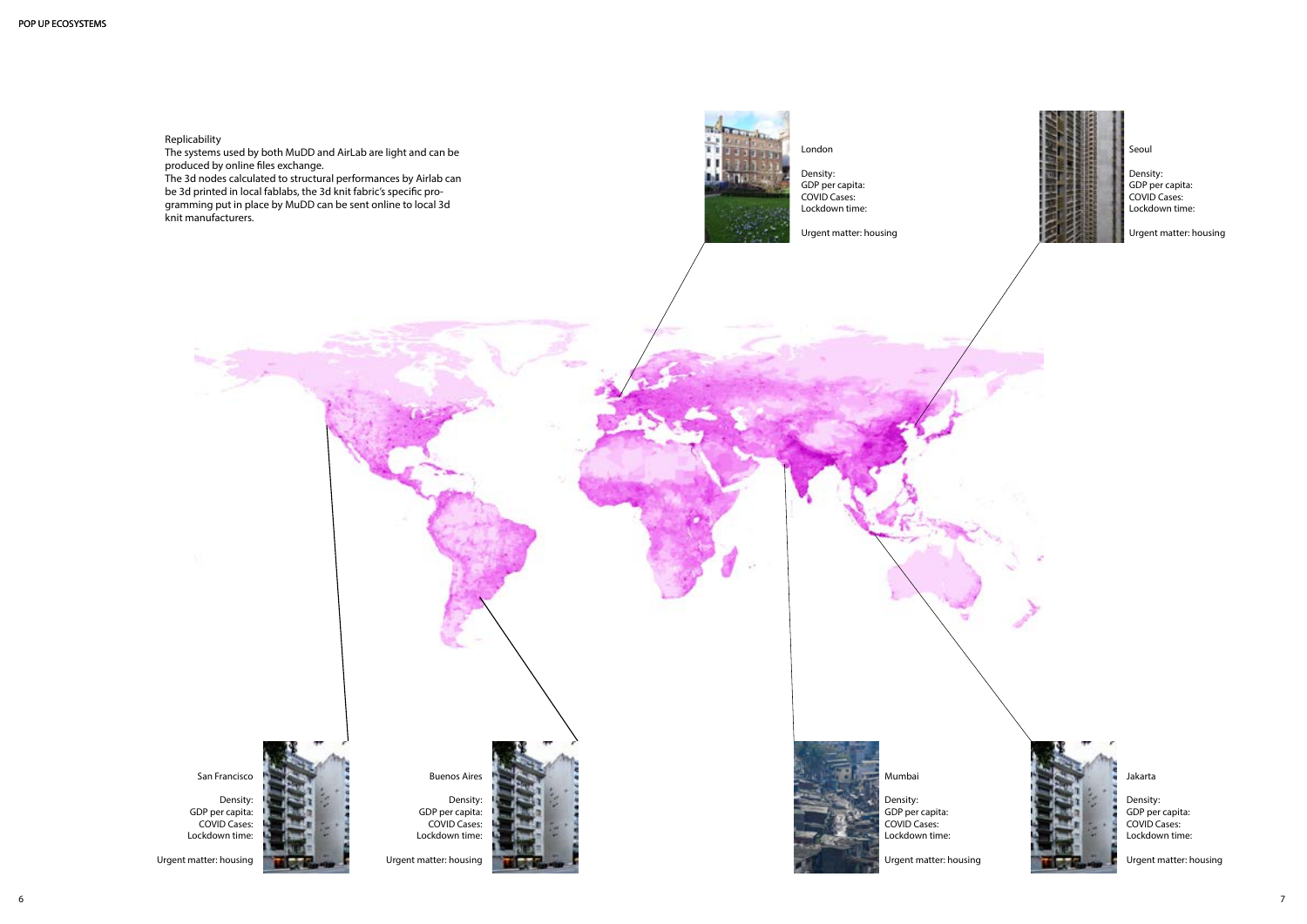

Detail of the 3d knit mesh that can be adapted to any patterns

Finally the small drones working collectively for the seedlings and the manicuring of the pop up gardens have their trajectory set by all members of our team and can be flown remotely by expert drone pilots.

Bamboos is also a pole material we privilege for the pop up eco systems as bamboos can grow very fast and could even be grown in the future in the pop up ecosystems themselves to be used in more epiphyte architectures in cities.

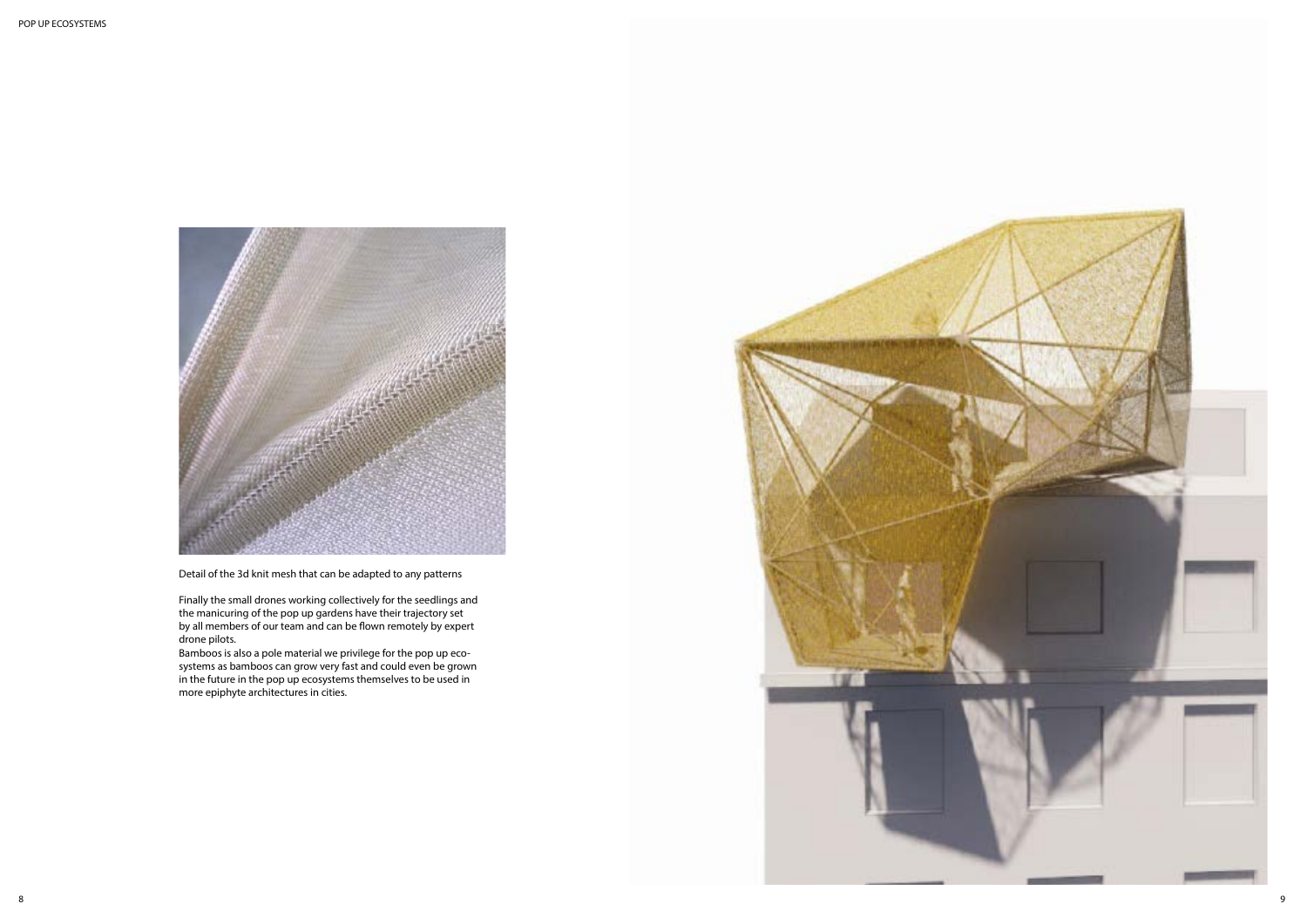



Detail of the Bamboo connection system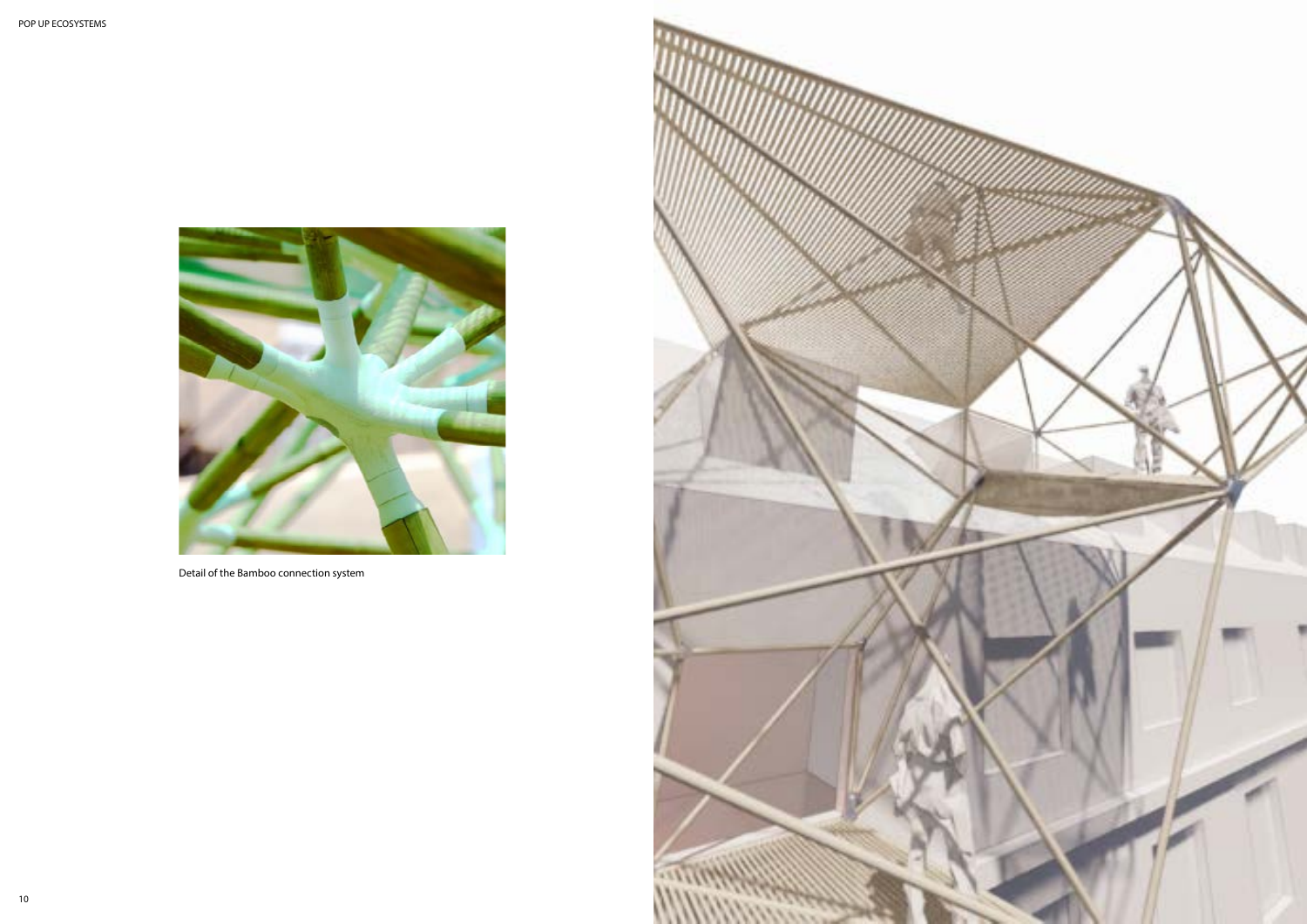



 $\mathbf{u}$  .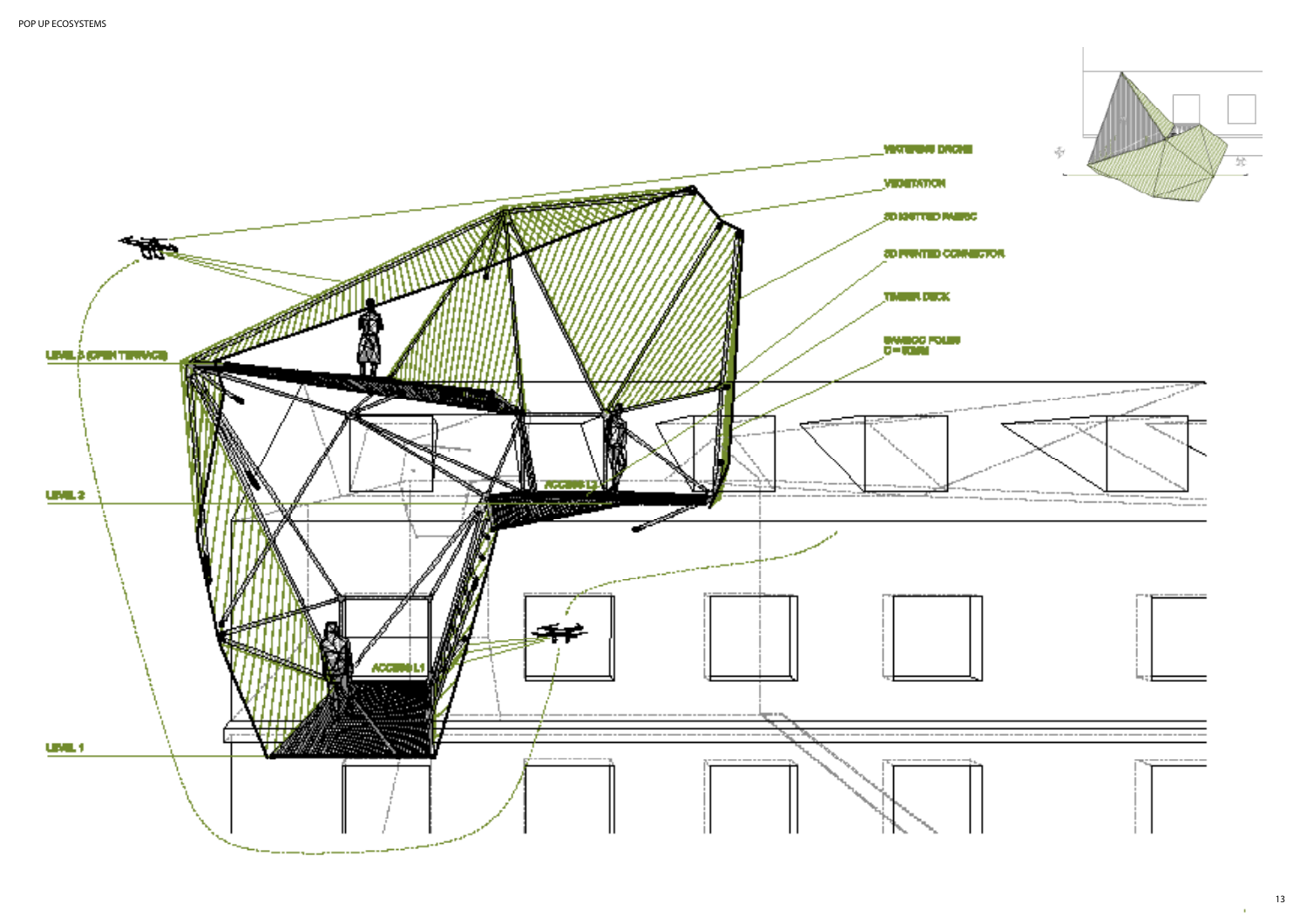







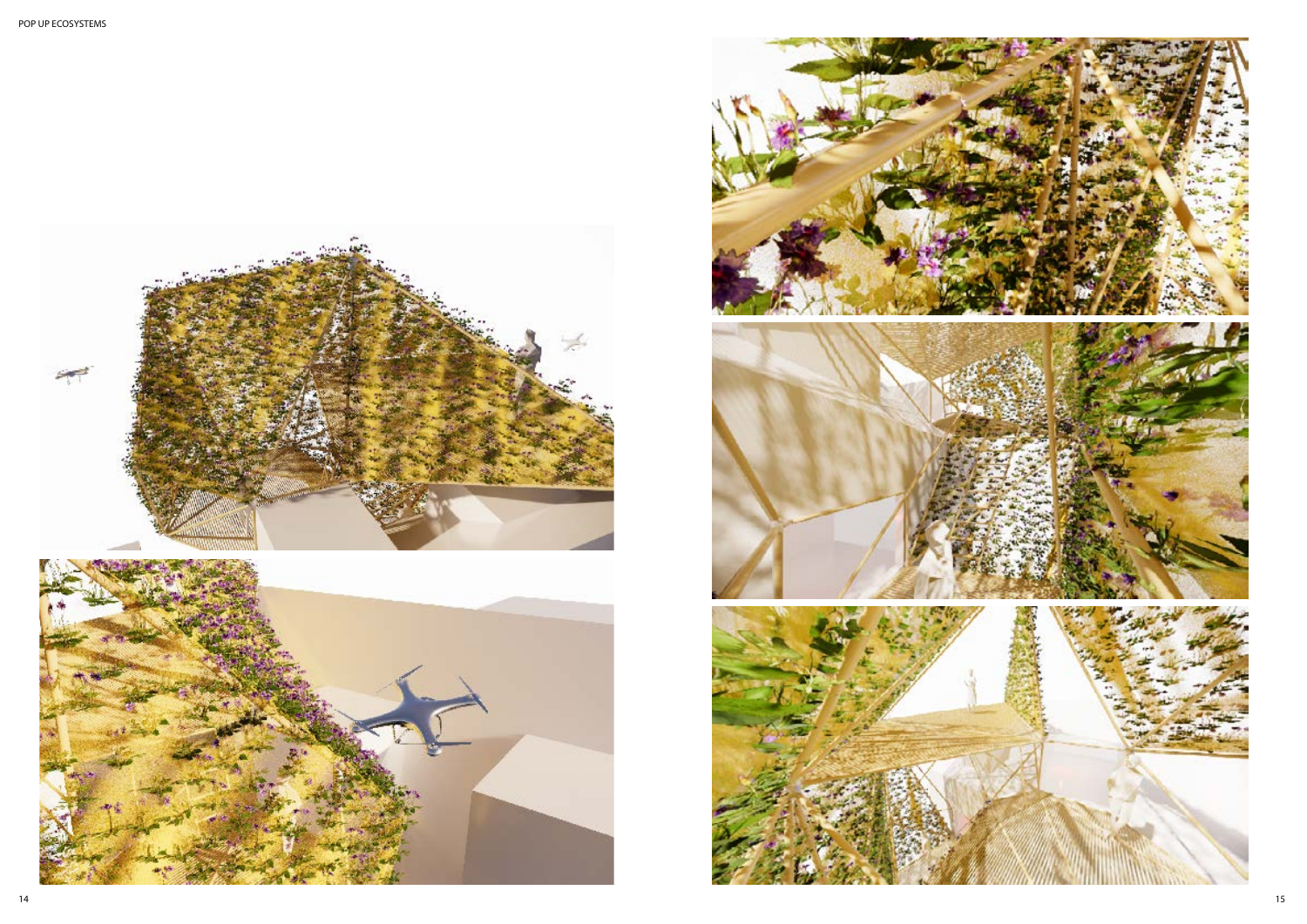This page: POP UP ECOSYSTEMS Paris Next Page: POP UP ECOSYSTEMS Buenos Aires



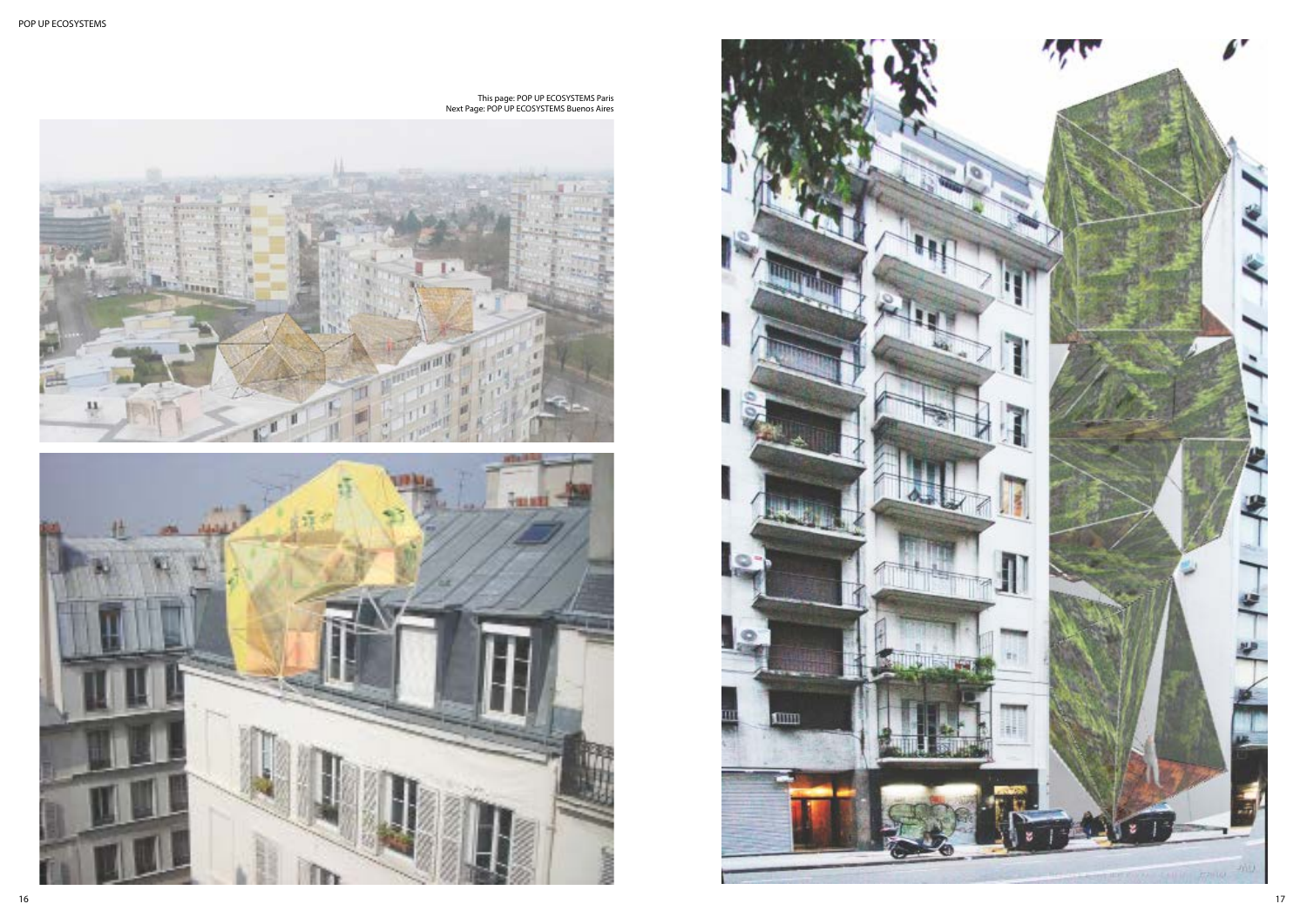18 19

Some vegetal species able to grow on vertical surfaces